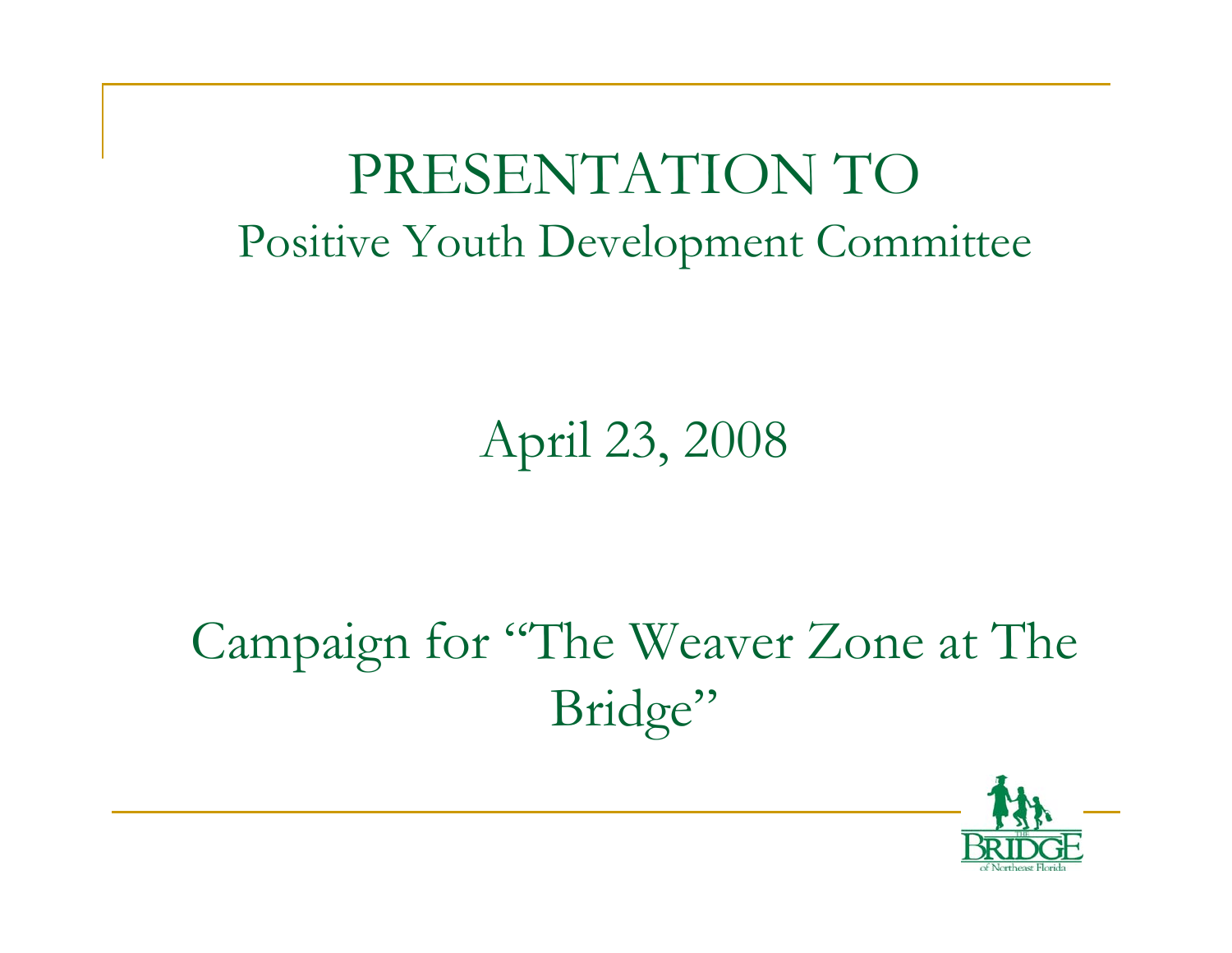## The Bridge of Northeast Florida, Inc.

**Our Vision**: To create a healthy environment that generates hope for children, youth and families, empowering them to develop their potential as responsible members of society.

**Our Mission**: To promote the development of healthy, productive, self-sufficient youth and families by providing comprehensive educational, social and health programs to those in need.

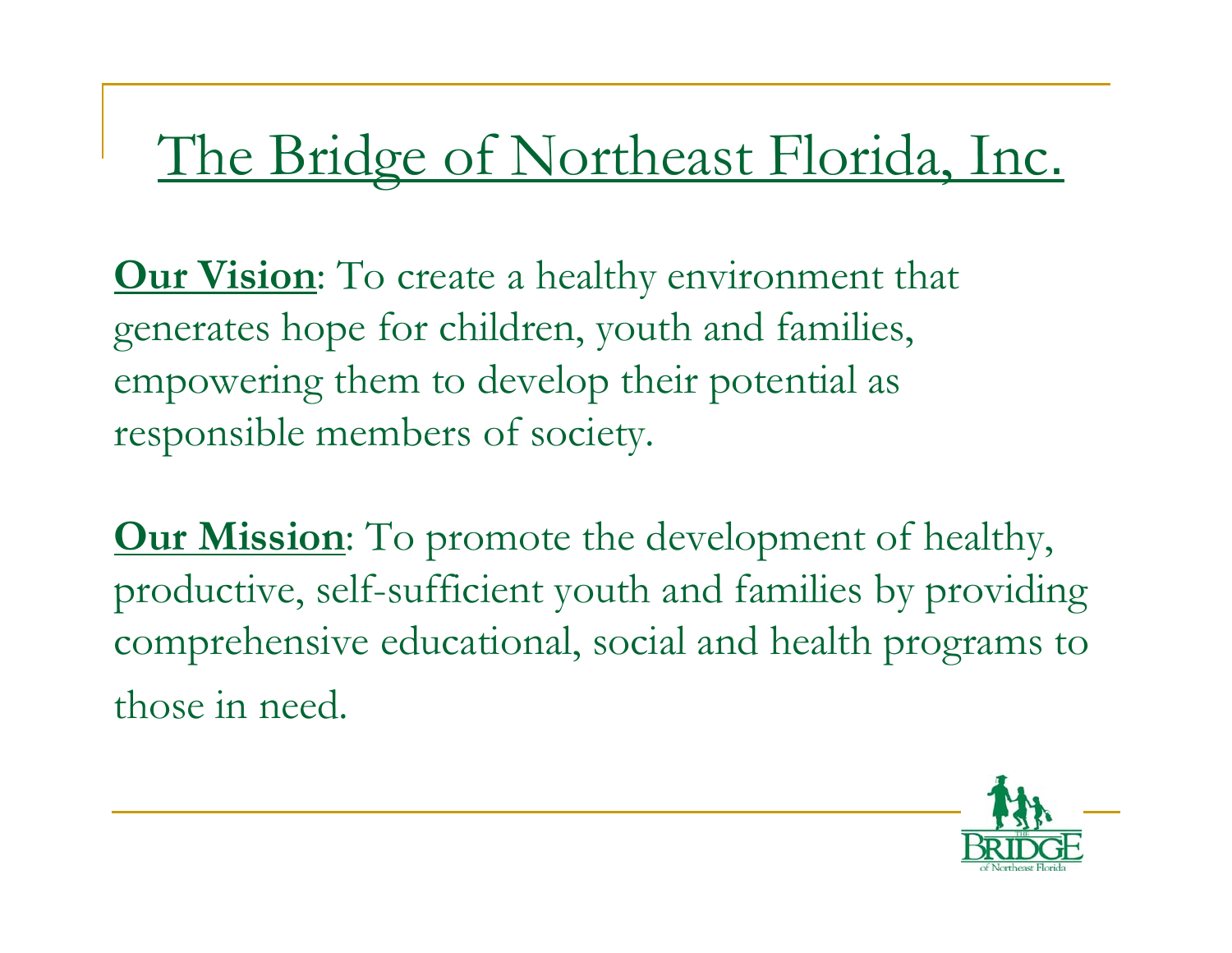

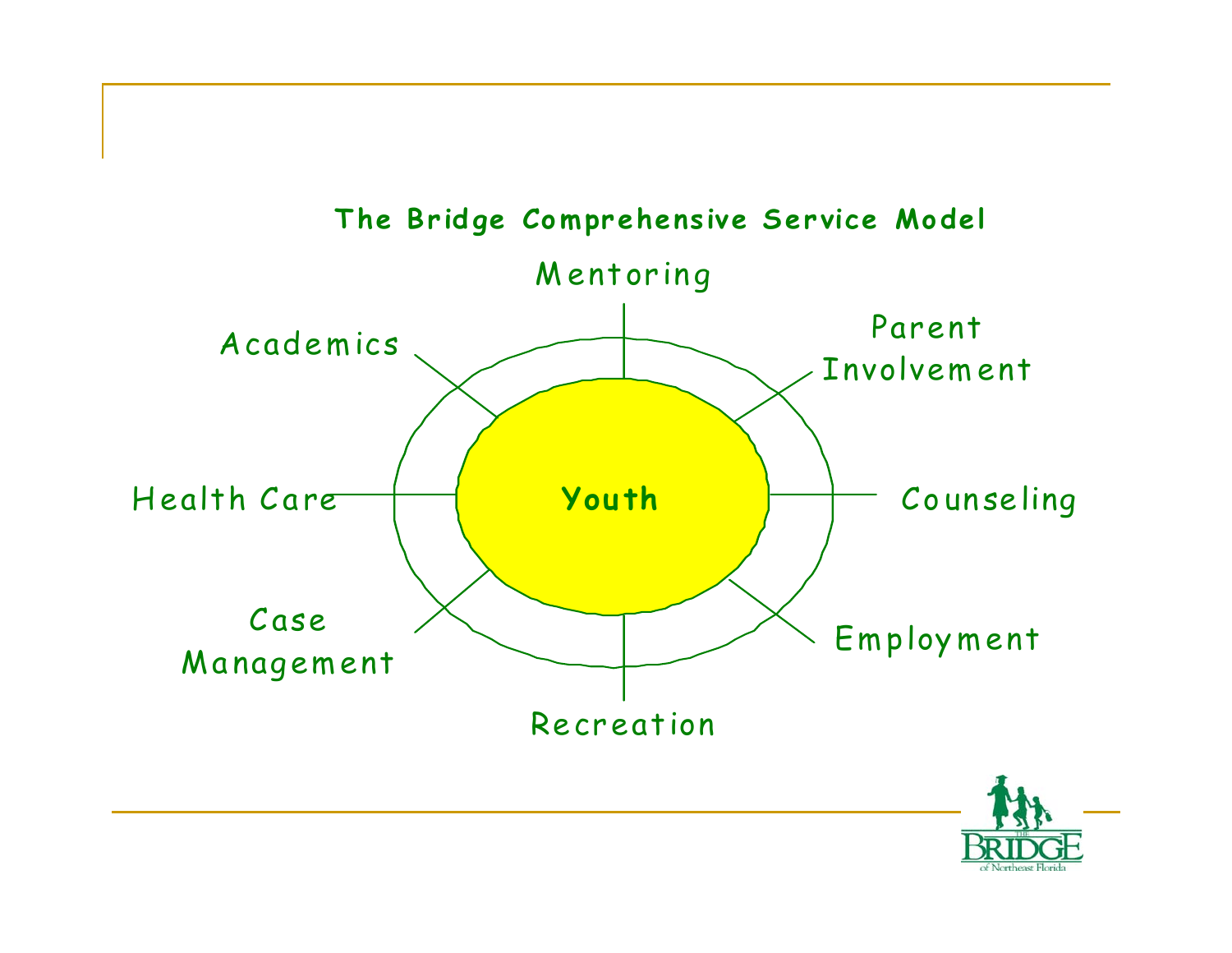### **Program Locations**

### **Main Campus**

**8th & Pearl 32203**

#### **Bridge Urban Springfield (BUS)**

After School Programs/Summer Camp •Learning Center •Weaver Zone

#### **Straight Talk**

Health/Sexuality Education for all Programs

**Bridge Works** Employment Training & Job Placement

#### **Bridge Connection I** Case Management

#### **Bridge Adolescent Health Clinic**

Partnership with Duval County Health Dept.

#### **Head Start**

Partnership with Urban League Partnership

#### **Tipping the Scale** Partnership with Baptist Health

### **Satellite Locations**

#### **Healthy Families 6726 Arlington Expressway 32211**

Ensuring a healthy start for children Serving Zip Codes 32206, 07, 11, 16, 17, 25, 33, 46, 50, 56, 57, 66, 77

#### **Southwind Villas8711 Newton Road, Unit 67-68 32216**

After School Programs/Summer Camp in Low Income Neighborhood Housing

#### **Team Up Sites**

After School Programs/Summer Camp •**Arlington Middle, 8141 Lone Star 32211** •**Justina Elementary, 3101 Justina 32277** •**Northshore Elementary, 5701 Silver Plaza 32208** •**Rutledge Pearson Elementary, 4346 Roanoke Blvd 32208**

•**St. Clair Evans Elementary, 3035 Moncreif Rd 32209**

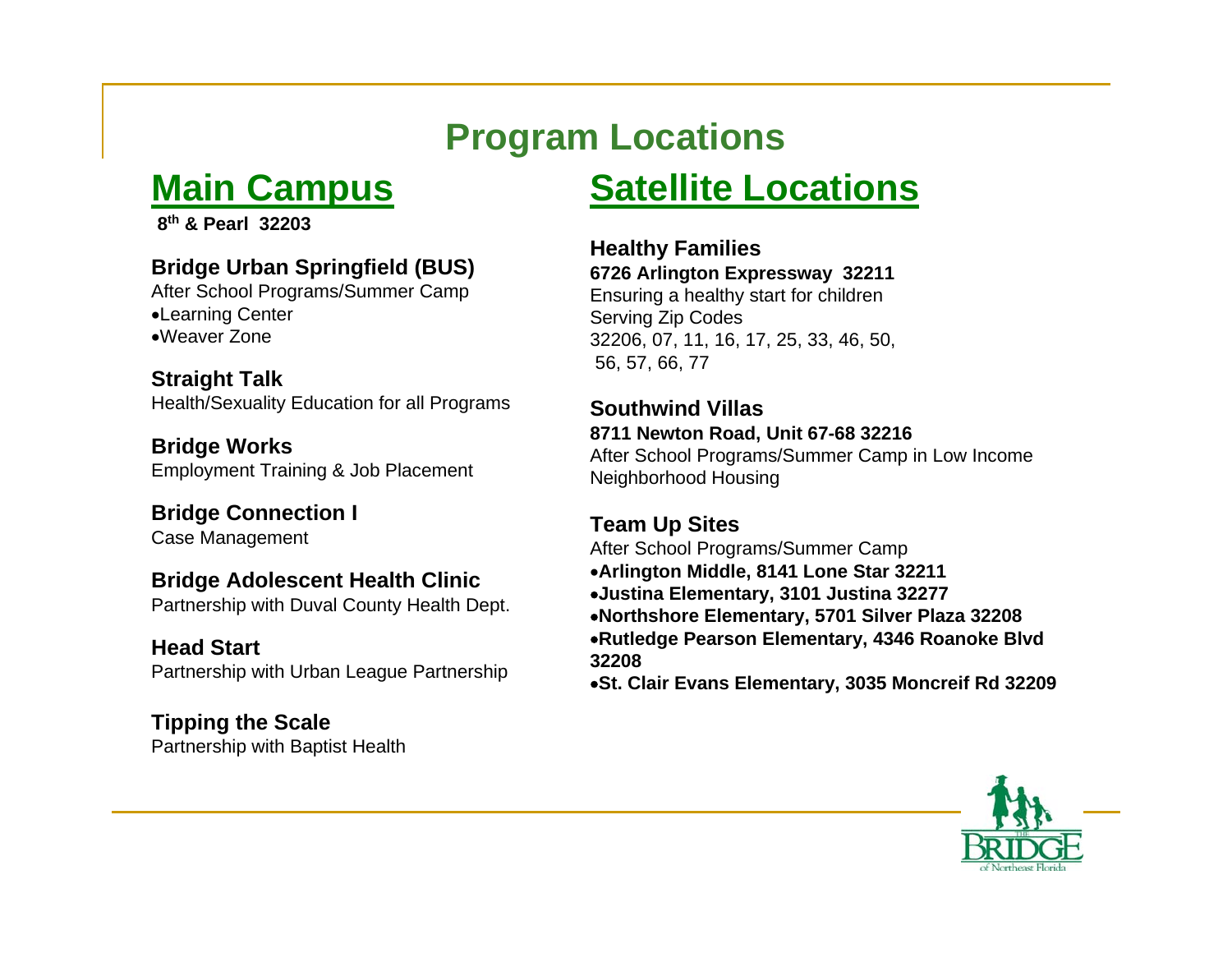

THE WEAVER ZONE TEEN CENTER ACADEMIC ASSISTANCE, ARTS, FAMILY RESOURCE CENTER<br>MEALS, RECREATION, SOCIAL ENRICHMENT, SUMMER CAME<br>TUTORING, AND YMCA FITNESS CENTER

**LEARNING CENTER** ACADEMIC ASSISTANCE, ART ACTIVITIES.<br>COMPUTER SKILLS TRAINING, HEAD START, MEALS.<br>RECREATION, SUMMER CAMP, AND TUTORING FOR AGES 3-12 **CAMPUS PLAY AREA BASKETBALL FOOTBAL** BASKETBALL FOOTBALL<br>OUTDOOR RECREATION, AND

PEARL ST. PROGRAM BUILDINGS CASE MANAGEMENT, COUNSELING, HEALTH<br>EDUCATION, JOB SKILLS TRAINING AND PLACEMENT.<br>MENTORING, AND TRAINING ROOMS

**DORIS CARSON BUILDIN** BRIDGE ACAMASTRATION AND

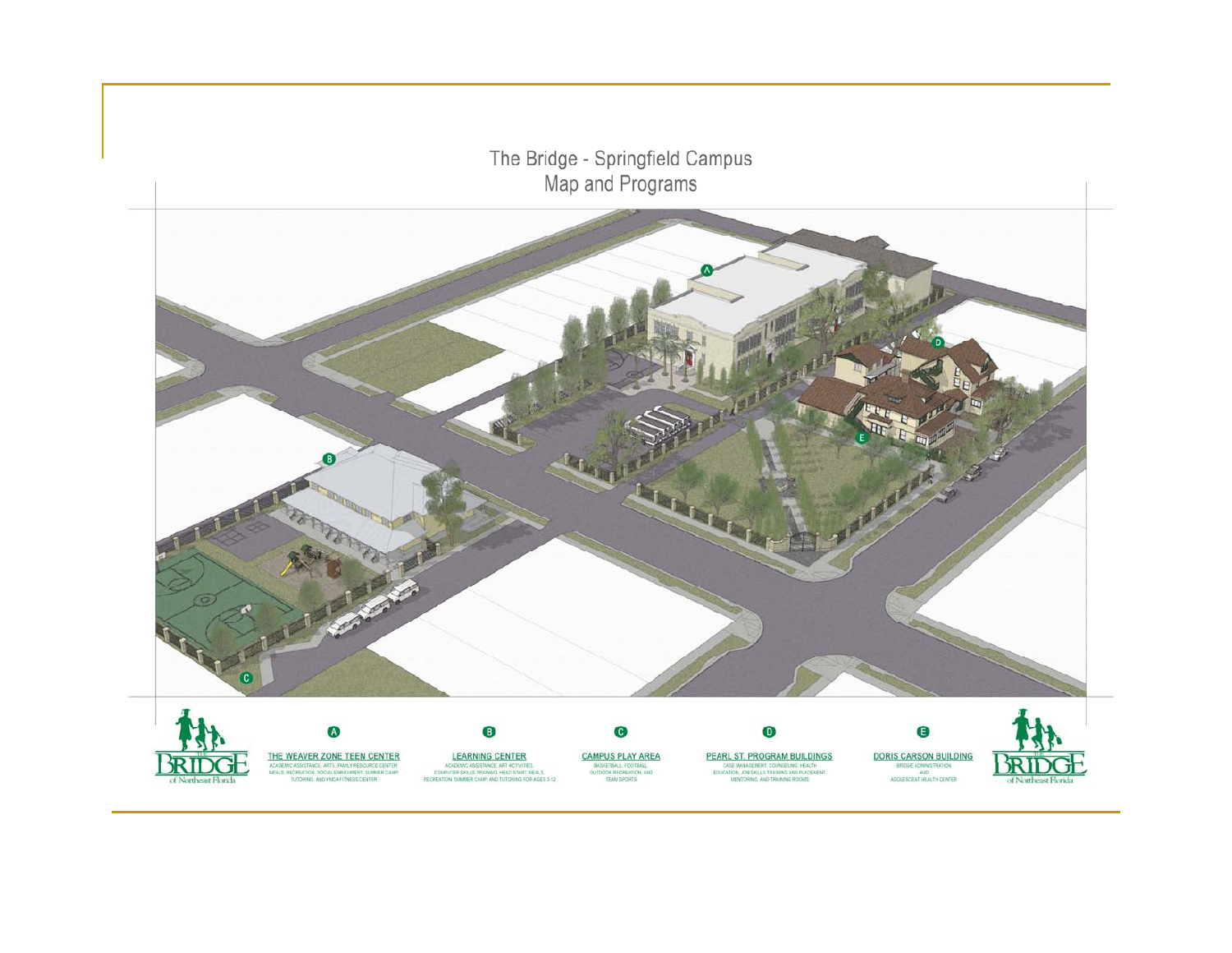





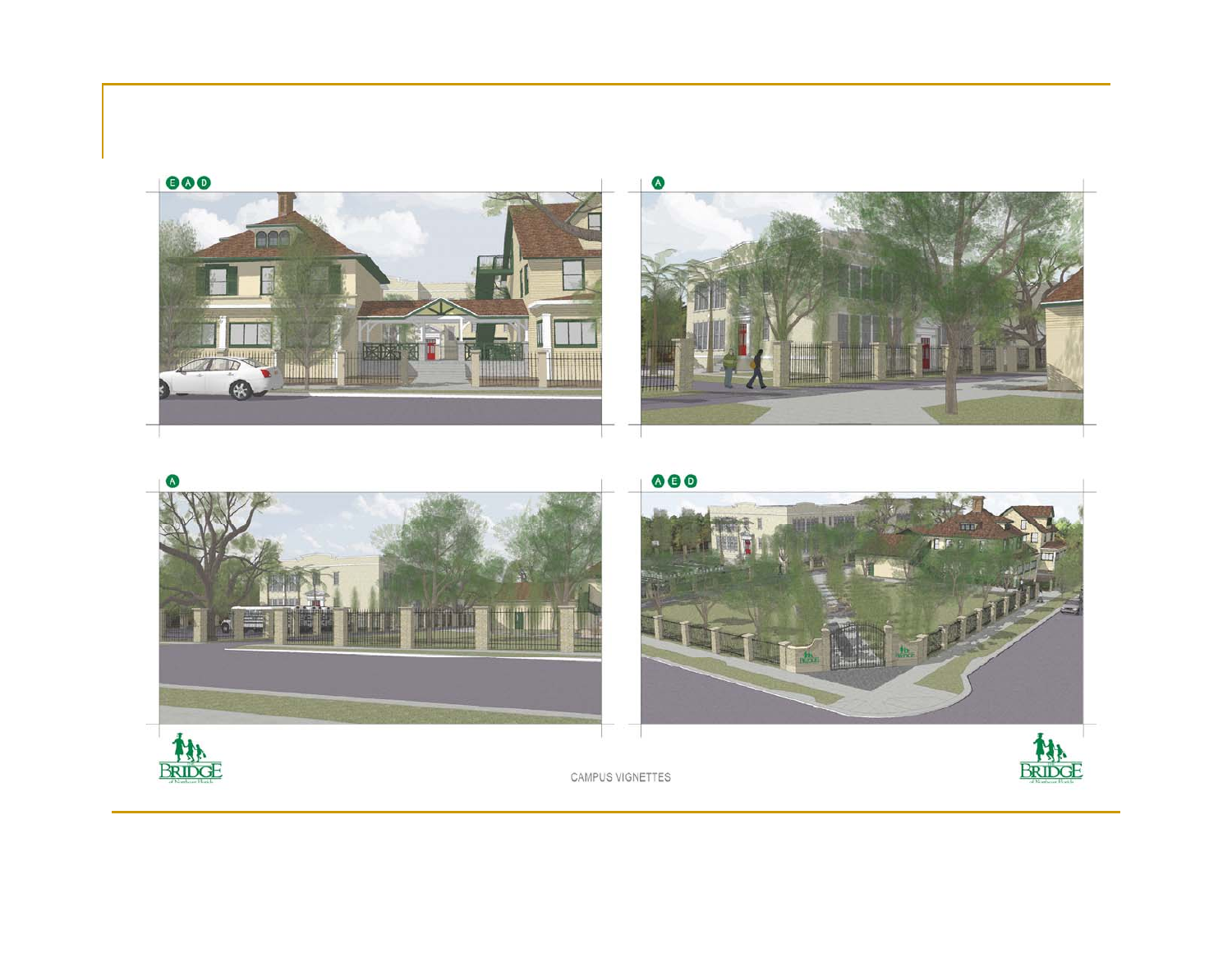#### **Litany Core Values**

| Greetings! Welcome to a new day!                |
|-------------------------------------------------|
| We are grateful for a new day!                  |
| We are alive, awake and enthusiastic!           |
| We are together and life is good.               |
| We are the hope of the future!                  |
| What is important to remember today?            |
| I am in charge of my own attitude!              |
| I will keep learning and improving my mind!     |
| I will be a can-do, will try person!            |
| I will respect myself and others!               |
| I will finish what I start!                     |
| We are the Bridge and we care about each other. |
| We will always remember that we are not         |
| alone.                                          |
|                                                 |

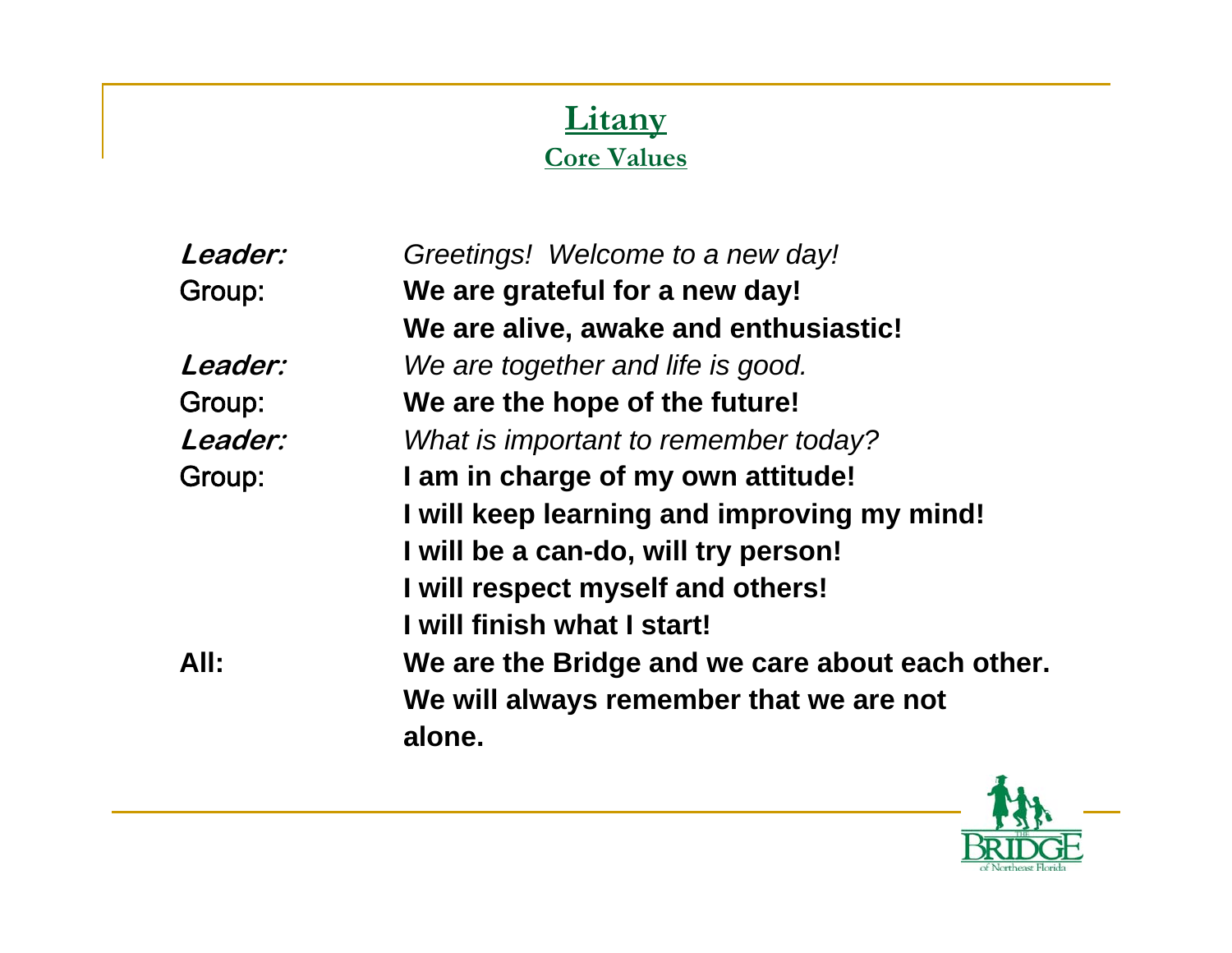## Our Measurements for Success

## 2006-2007

- 99% avoided pregnancy
- F 96% of seniors graduated
- F 92% bound for college/specialized training
- F 27 scholarships awarded by The Bridge
- F 87.8% achieved grade promotion
- F 70% improved school commitment (less than 10 absences)
- 80% of parents/caregivers affirm safe learning environment
- 100+ youth gainfully employed during year and/or summer
- 99% Bridge program participants with no arrests
- \*HZ1=89.8 births per 1,000 teens (15-19 years)
- \*HZ1=64% grad rate
- \**Jacksonville Child Trends & Statistics, 1990-2005, Jacksonville Children's Commission*

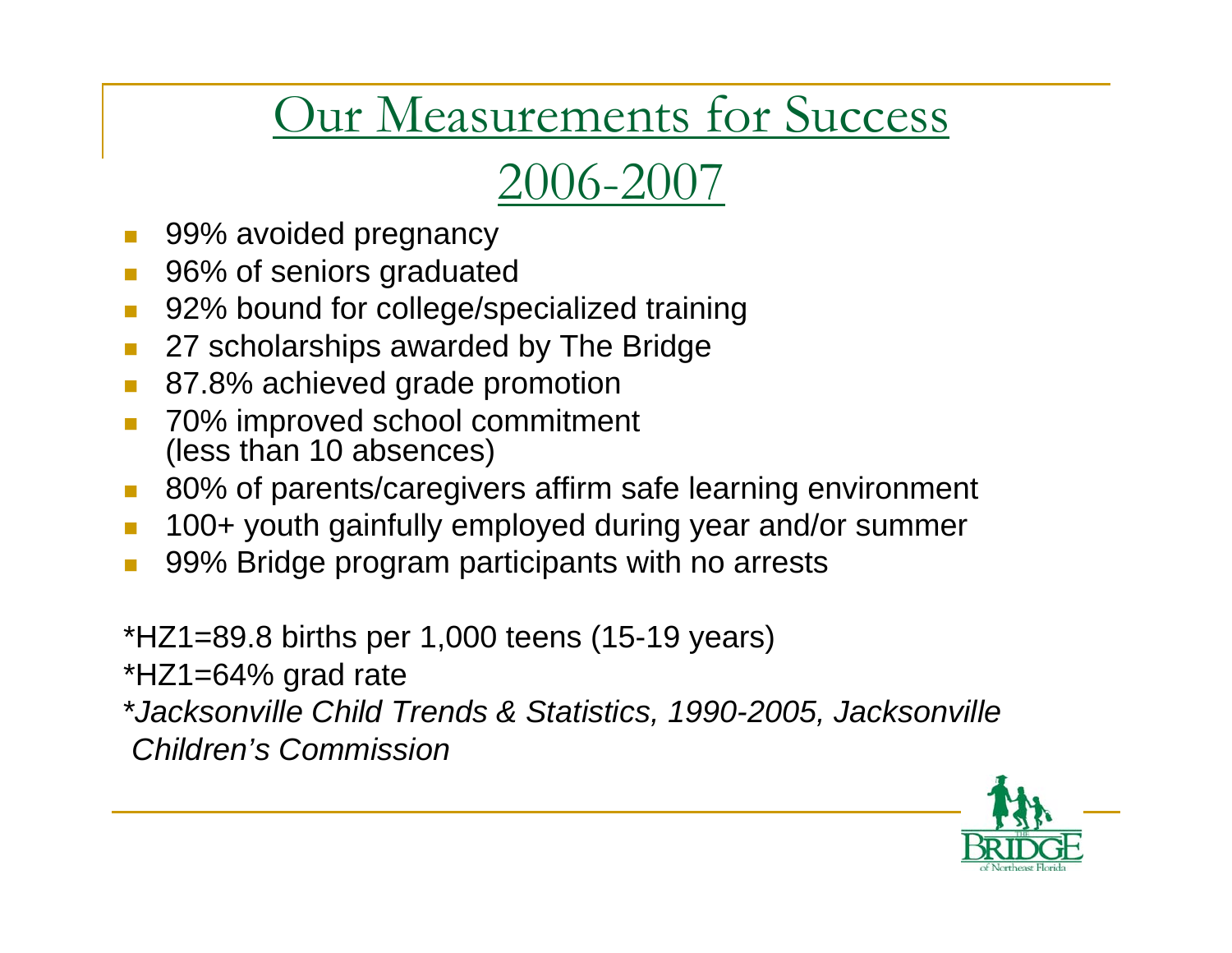Our Students: Springfield Campus 2006-2007

- 651 children served
- Age range: 6 -18 years
- 93% live at or below poverty level
- 82% live with single parent/caregiver
- 98% African American
- 50% at risk for dropping-out\*

*\* "Learning to Finish,"* A National Initiative of the Pew Partnership for Civic Change

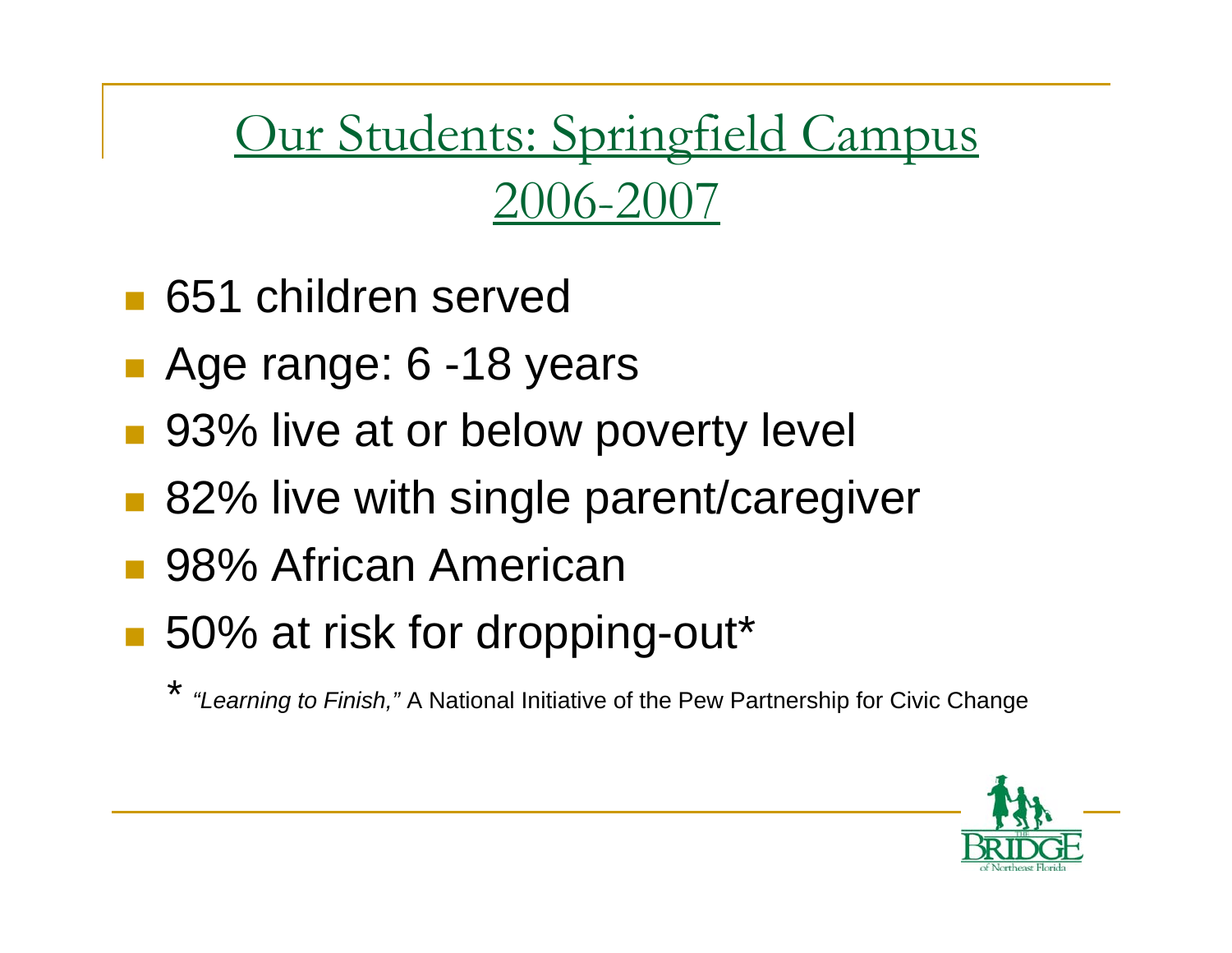# Our Program: Springfield Campus

- Youth Served: 651 (academic year)
- p. Schools Served: 30
- Service Days: 195 (academic year)
- Daily Service Hours: 4
- p. Daily Pick-ups/Drop-offs: 191
- П Monthly Van/Bus Miles Logged: 1,300
- Annual Hot Meals Served: 26,500
- Summer Day Campers: 225
- $\overline{\phantom{a}}$ Professionally Trained Teachers/Staff to Students: 15:1
- Parents/Caretakers Participation in Goal Setting: +50% *We have received national, state, and local recognition for excellence in standards and positive outcomes for youth.*

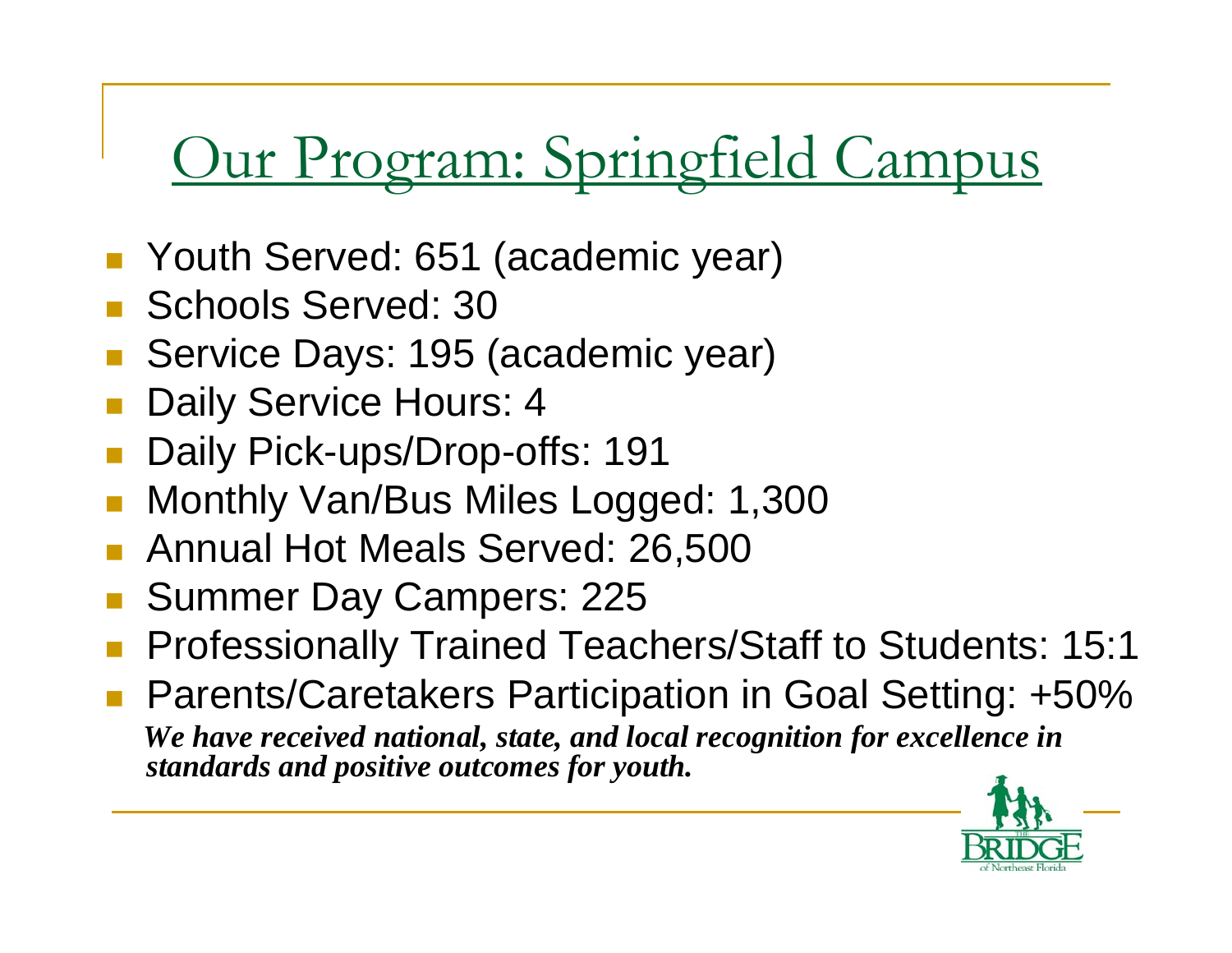### **RECOGNIZED MODEL PROGRAM**

### *2007, Robert Wood Johnson Foundation's Grant Award*

*2006, Sapphire Award from the Blue Foundation 2004, Bank of America Community Builder Award 2002, the Pew Partnership initiative "Solutions for America's Cities"*

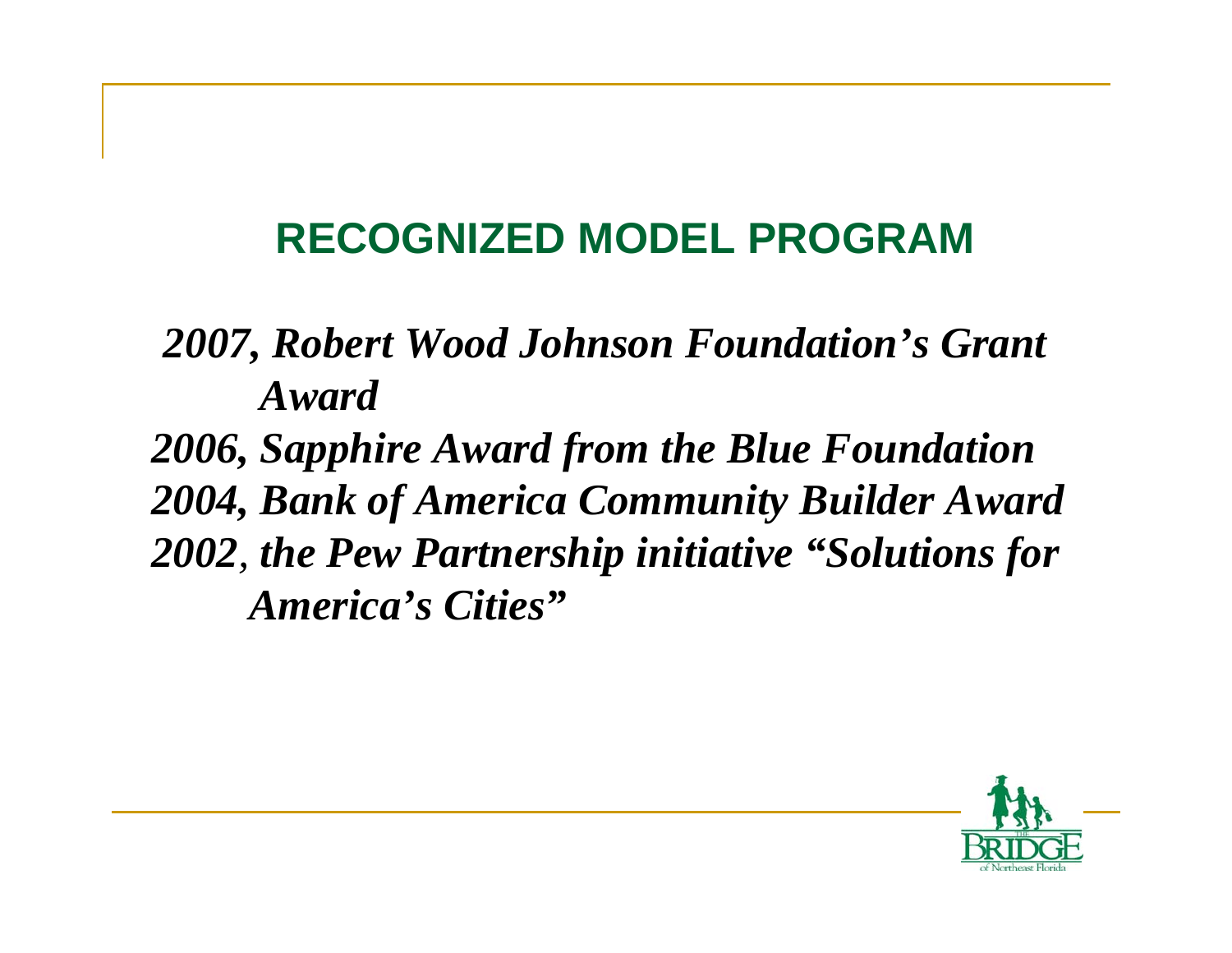## The Bridge Teen Program



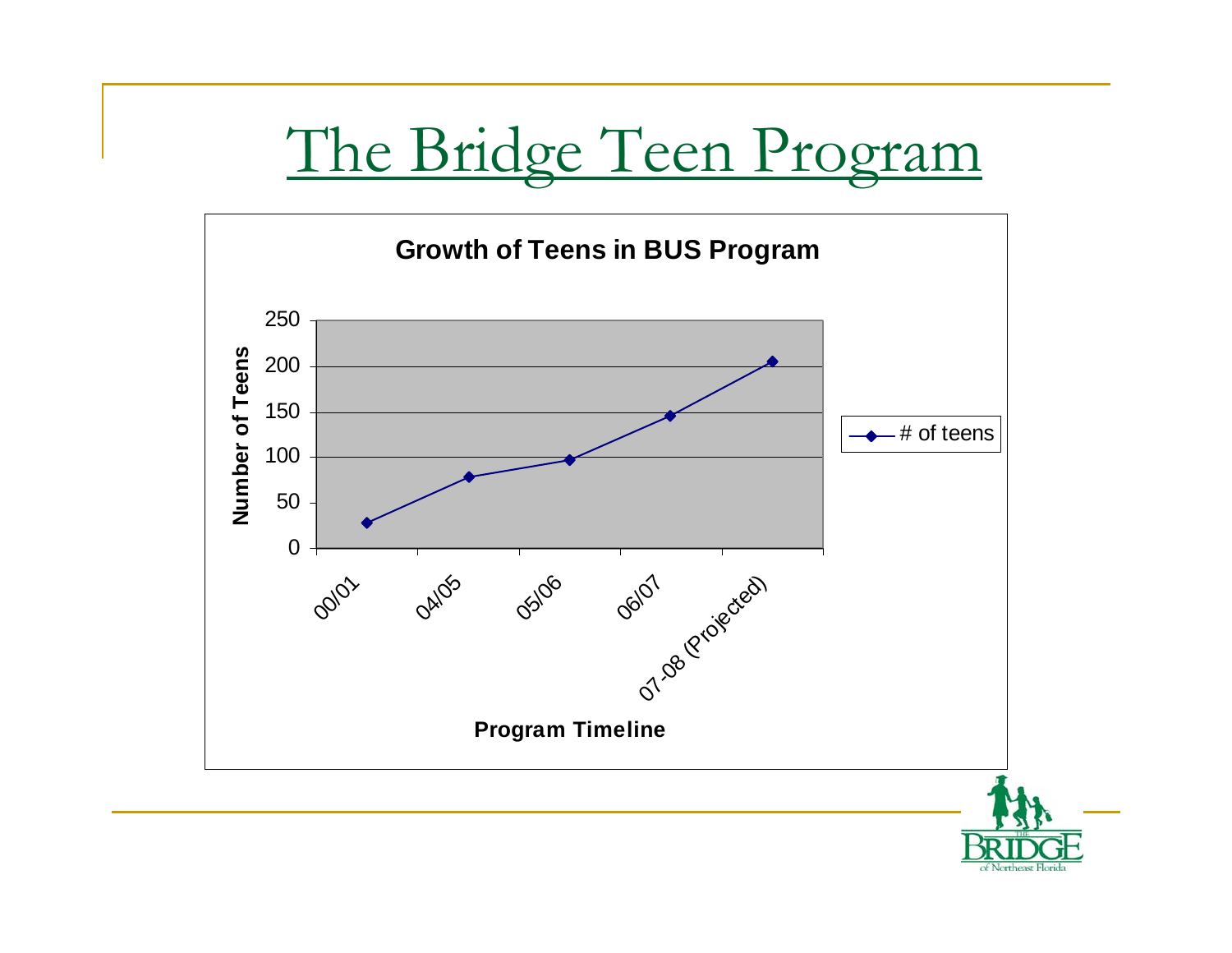## Our Community

- The Bridge Campus location:
	- □ Urban Core
	- □ Zip code 32206
	- □ Zone 1 of the Florida Department of Health
- Lowest % of high-school graduates: 64.0<sup>1</sup>

## ■ Highest % of population below poverty: 27.2<sup>2</sup>

1 Florida Dept. of Health, Office of Vital Statistics, 2000 US Census Bureau, Claritas Population Data. Graduation rate based on 2000 Census Data

2 Florida Dept. of Health, Office of Vital Statistics, 2000 US Census Bureau

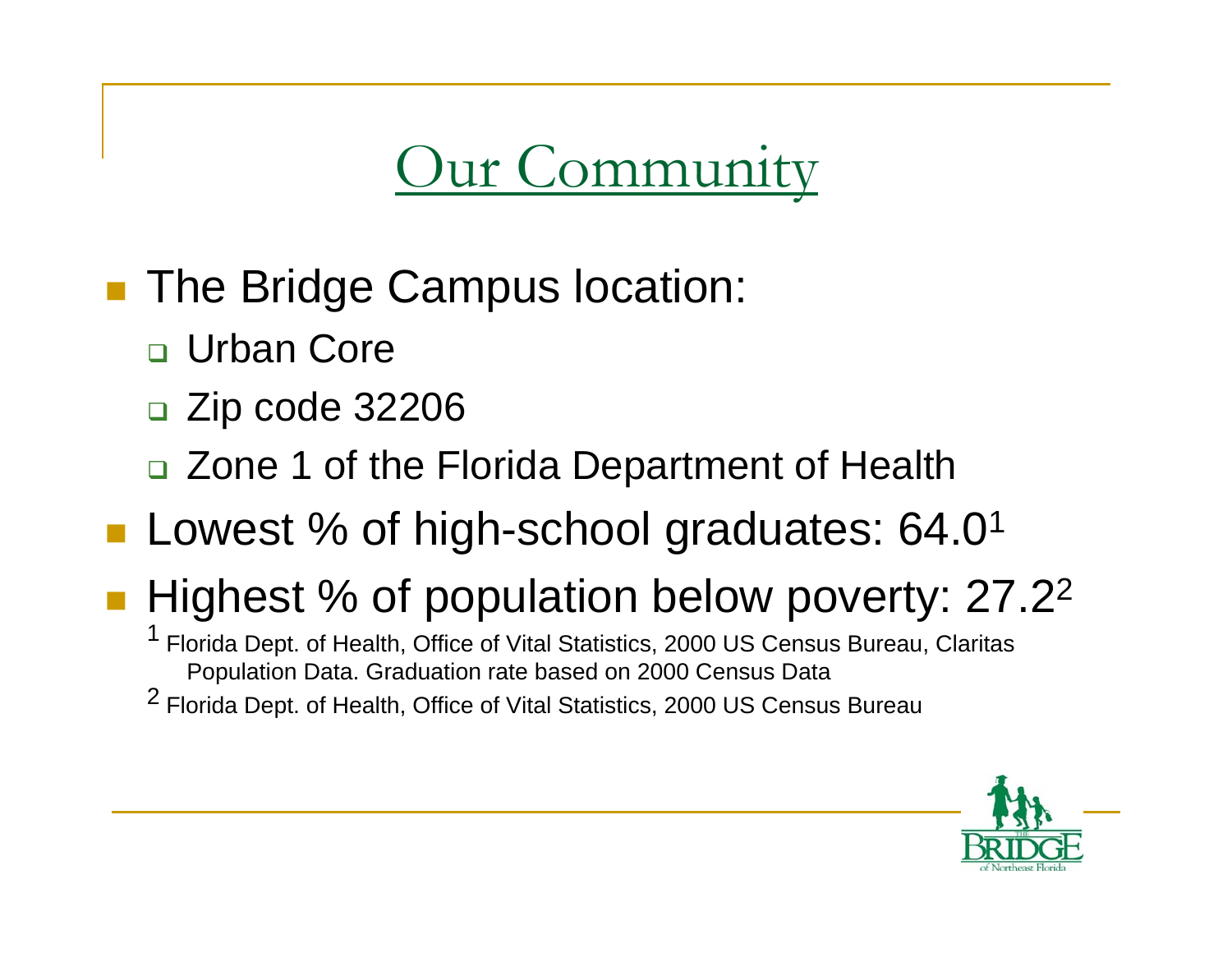#### **Percent of High School Graduates Duval County, 2005**

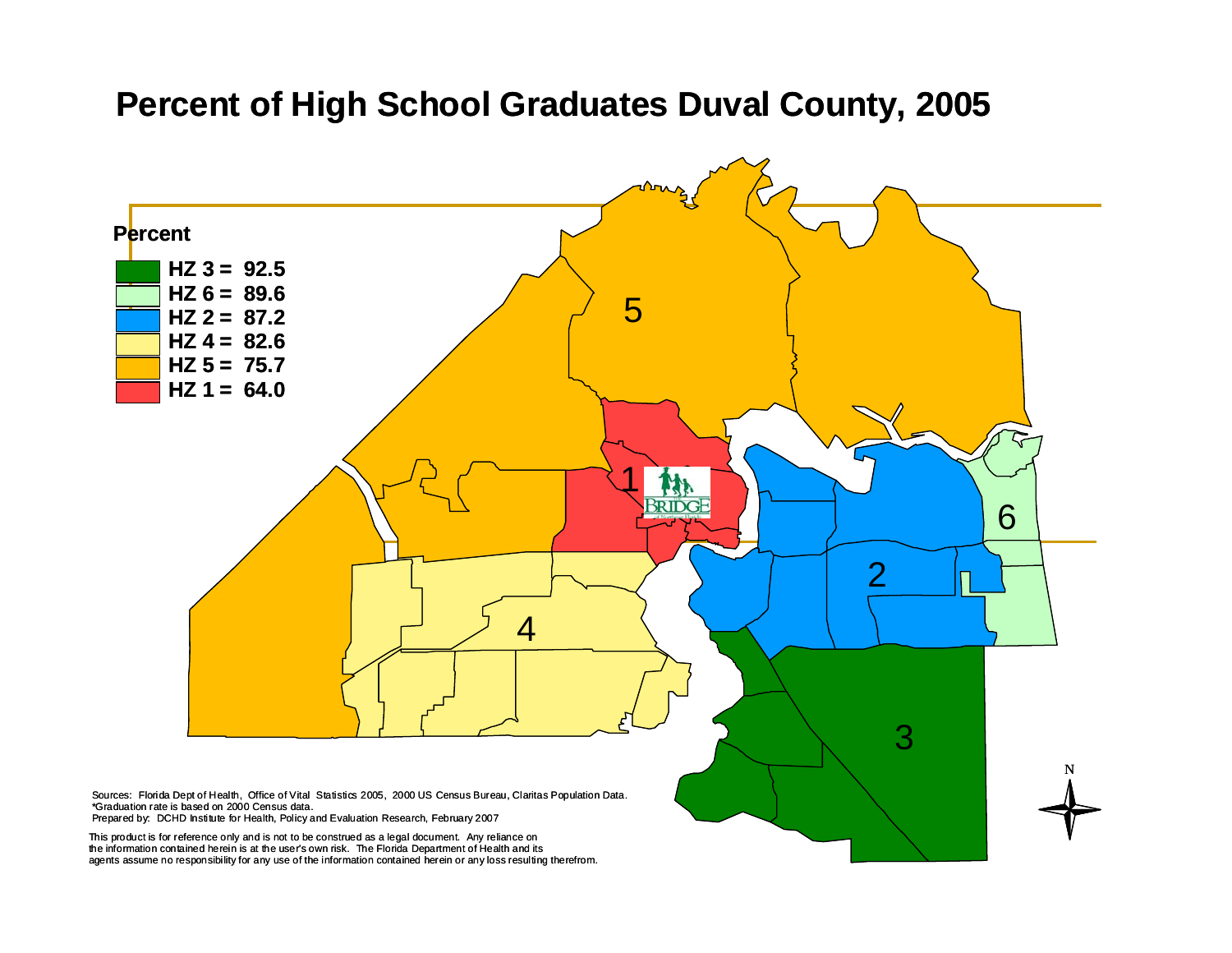Springfield Campus (Academic Year)

Current Program Costs:

- $\Box$ 651 children served
- $\Box$ 195 days/year of service
- $\Box$ 4 hours/day
- $\Box$ \$1,935 cost/youth/year
- $\Box$ \$9.92 cost/day
- $\Box$ \$2.48 cost/hour

*BUS Camp – 240 enrolled - \$90/child/week Five camps at satellite programs*

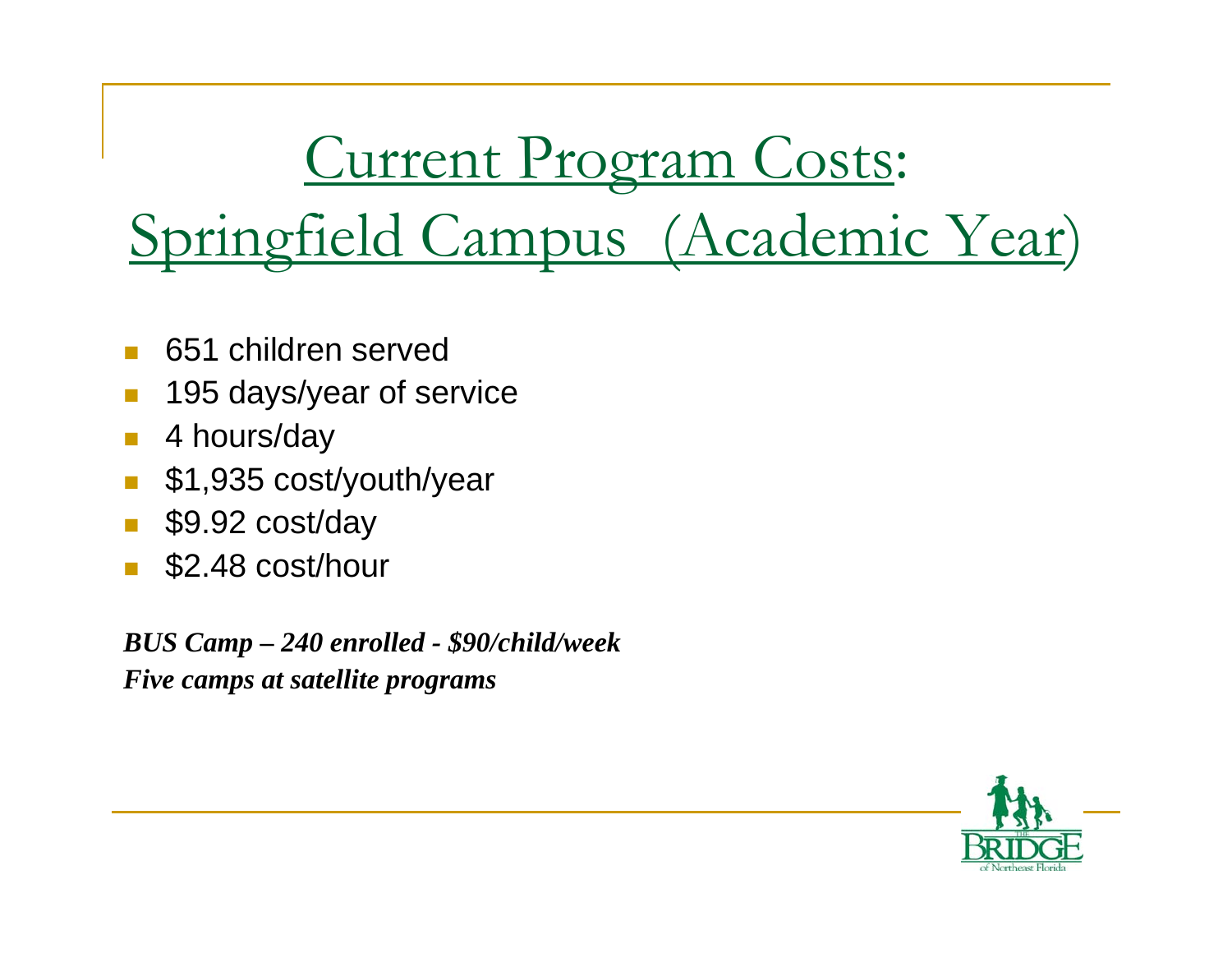### **THE NEED**

Our recognized programs have been successful and there is more we can do.

According to the 2008 Gaps Analysis developed by The Jacksonville Children's Commission, Children's Afterschool Programs are serving only 25% of the need for low-income families.

**"Studies have shown consistently that poverty is one of the strongest predictors of children's overall level of risk or wellbeing." – Jacksonville Children's Commission**

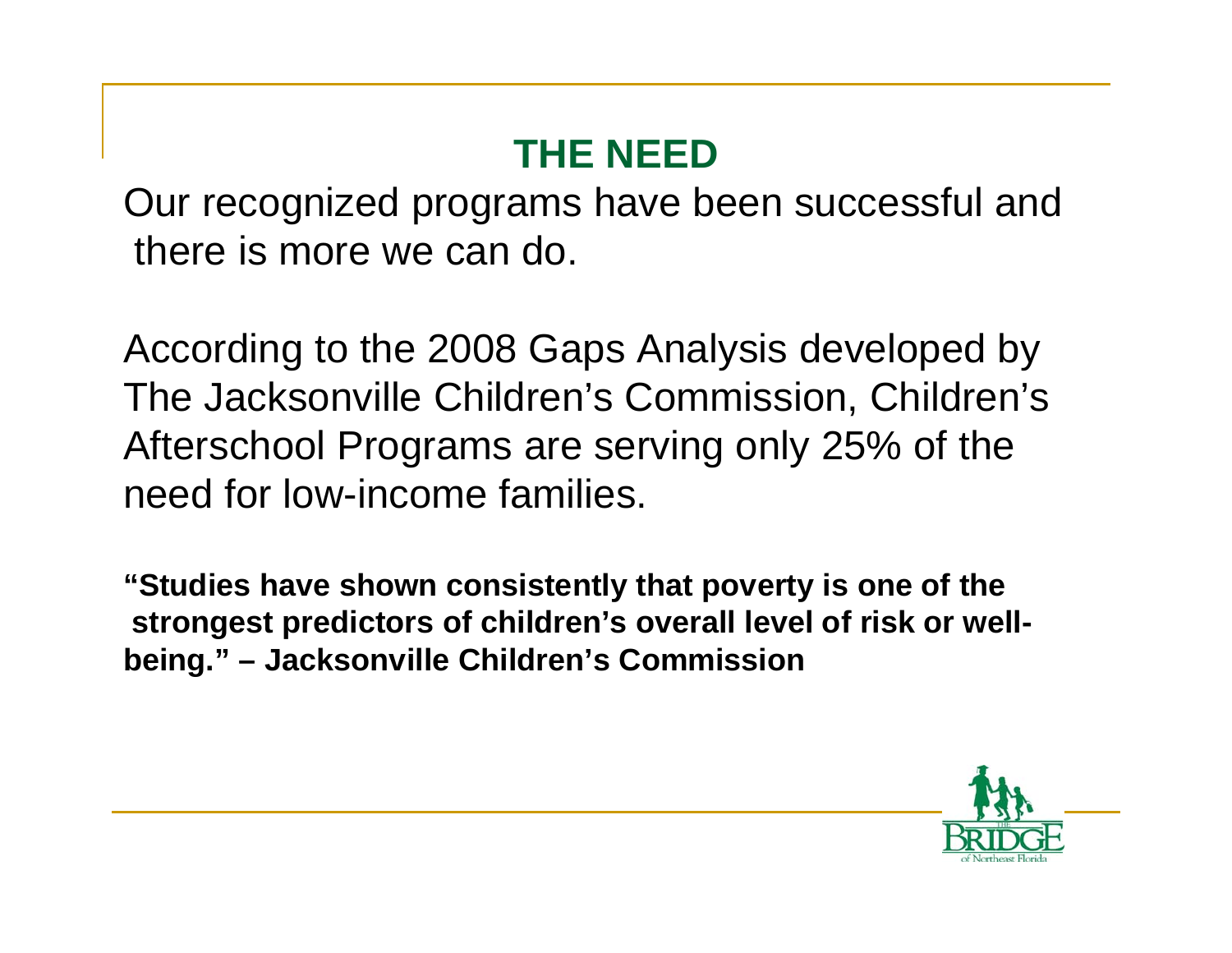### **THE SOLUTION**

### **"The Bridge has become an institution in Springfield, it is a pillar for the children and youth in that community."** *Florida Times-Union* **editorial***,* **June '05**

The Weaver Zone at The Bridge will include attractive classrooms, gym, auditorium, media center, computer lab, art studio, fitness center, outdoor recreation, parking and a charter school. Other collaborations that fit the vision are being explored.

\*Compass Odyssey Computer Labs for middle and high school youth will align the Bridge with the school system for grade recovery and course credits.

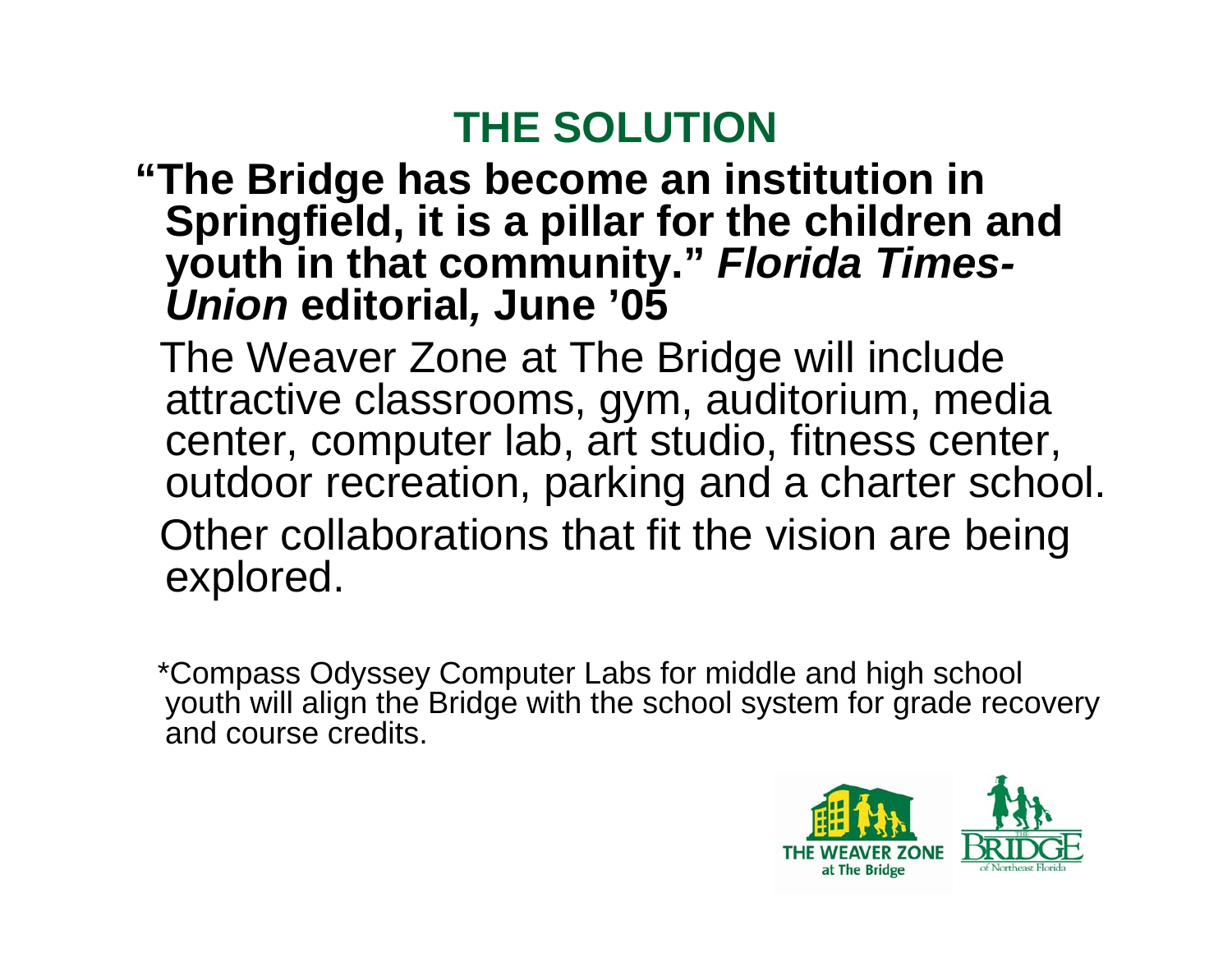# Our Principal Partners

- Duval County Public Schools
- Baptist Health "Tipping the Scale"
- Duval County Health Department
- YMCA of Florida's First Coast











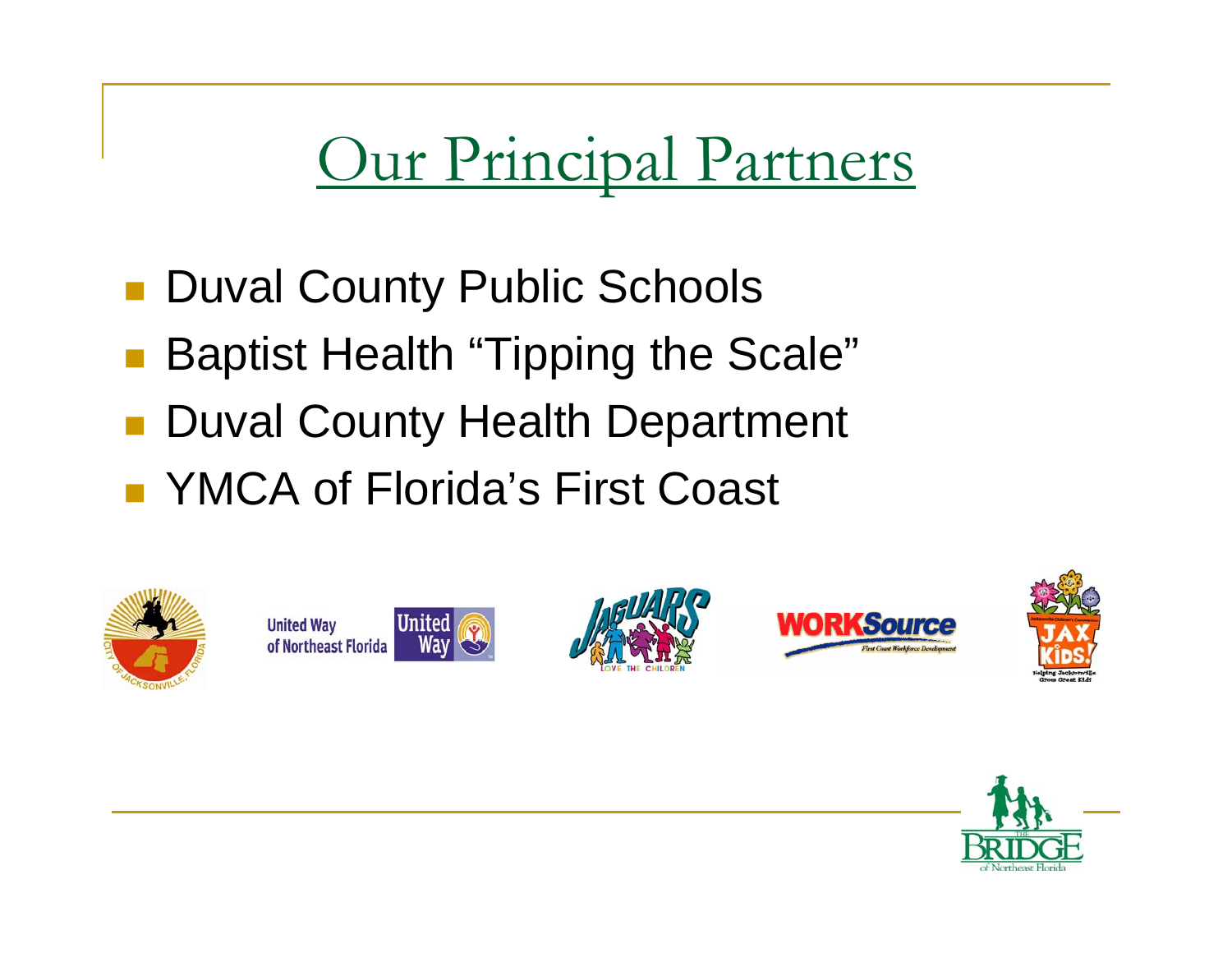## **THE WEAVER ZONE AT THE BRIDGE CAMPAIGN GOAL**

- $\mathbb{R}^3$ **Purchase of Beulah Beal \$415,000**
- $\mathbb{R}^3$ **Renovations of Building \$2,550,000**
- $\mathbb{R}^3$ **Increased Programming for Teens \$750,000**
- $\mathbb{R}^3$ **Increased Infrastructure Costs \$535,000**
- $\overline{\mathbb{R}}$ Equipment Costs **\$750,000**
- $\overline{\mathbb{R}}$ **Endowment Funds \$500,000**
- $\overline{\mathbb{R}}$ **Total Campaign Goal \$5,500,000**

*YMCA FITNESS CENTER NOT INCLUDED*

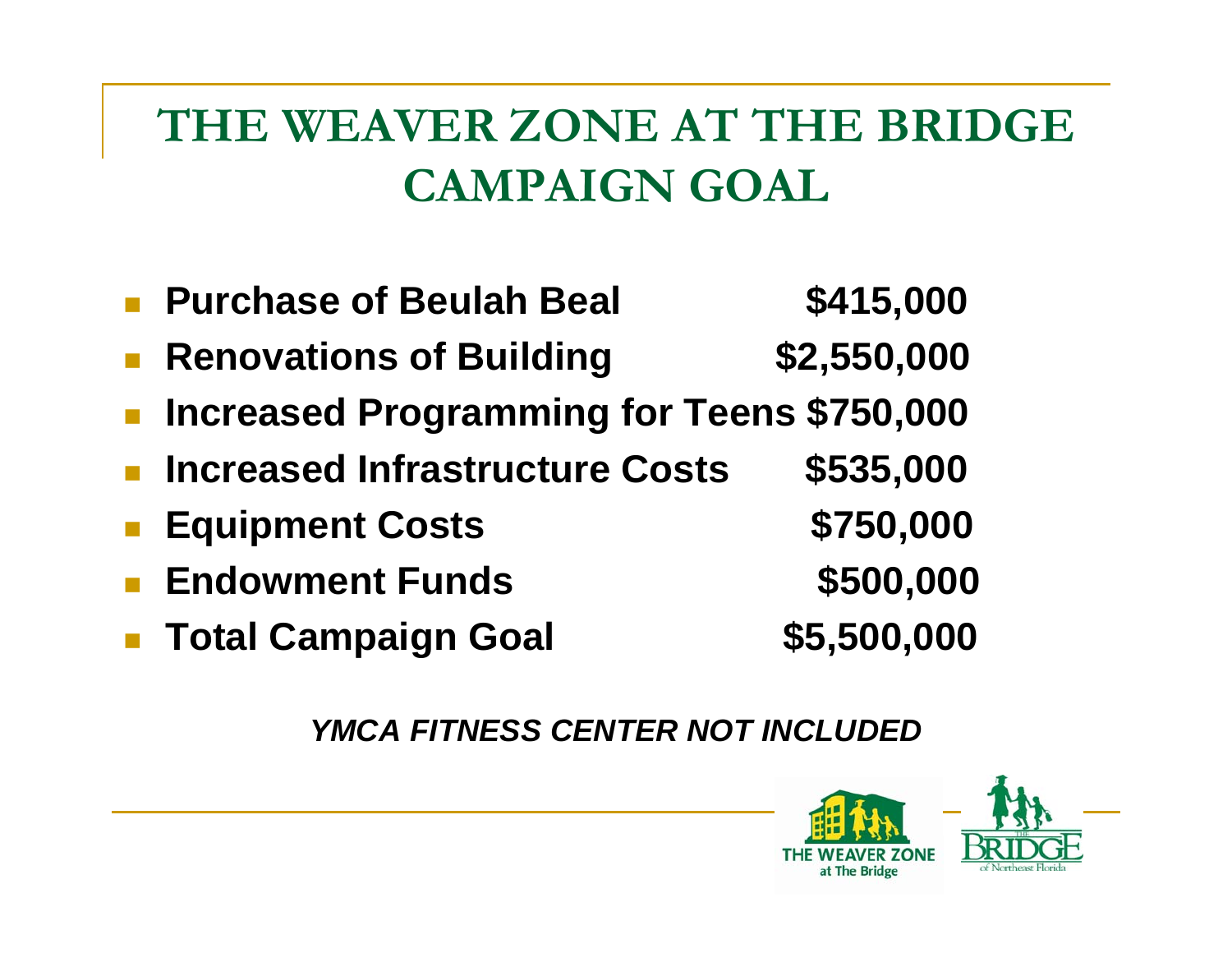### **THANK YOU**

- Thank you City of Jacksonville and Positive Youth Development Committee.
- **If any summary, the Bridge Programs including the** satellites serve over 2000 youth, ages 6-18.
- The model at  $8<sup>th</sup>$  and Pearl is comprehensive with 24% of the children participating three years or more; 19% for four years or more; a 50% increase in attendance this year.
- The measurable outcomes are:
	- An outstanding track record in teen pregnancy prevention;
	- Support for schools through improved graduation rates, increased commitment and achievement;
	- A safe learning environment for participants;
	- Affirmation that the Bridge cares about their well-being.

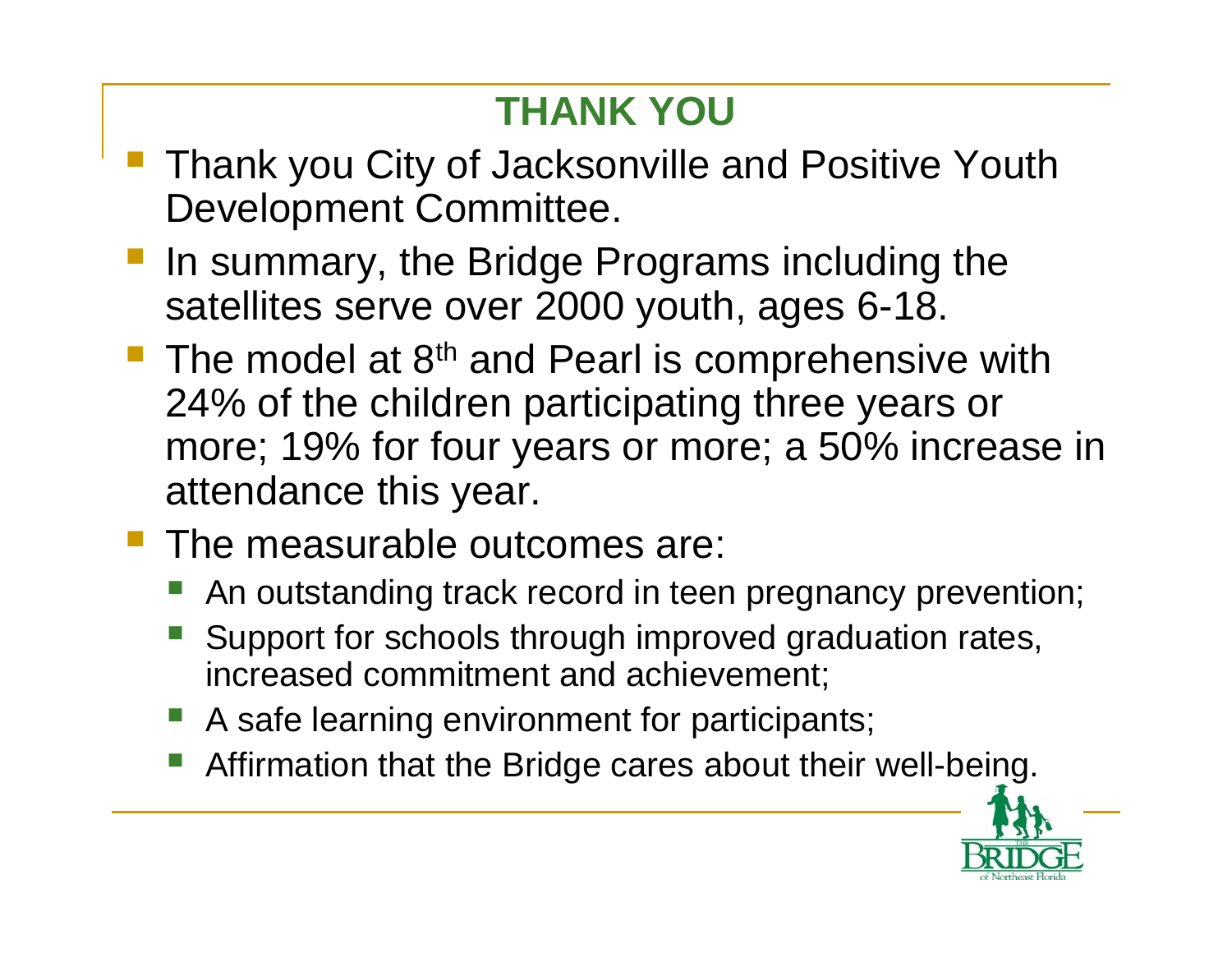# **"Be Prepared Be Prepared"- It's more than just a Motto than just a Motto**

Jack L. Sears, Jr. Scout Executive North Florida Council, BSA Presented –April 23, 2008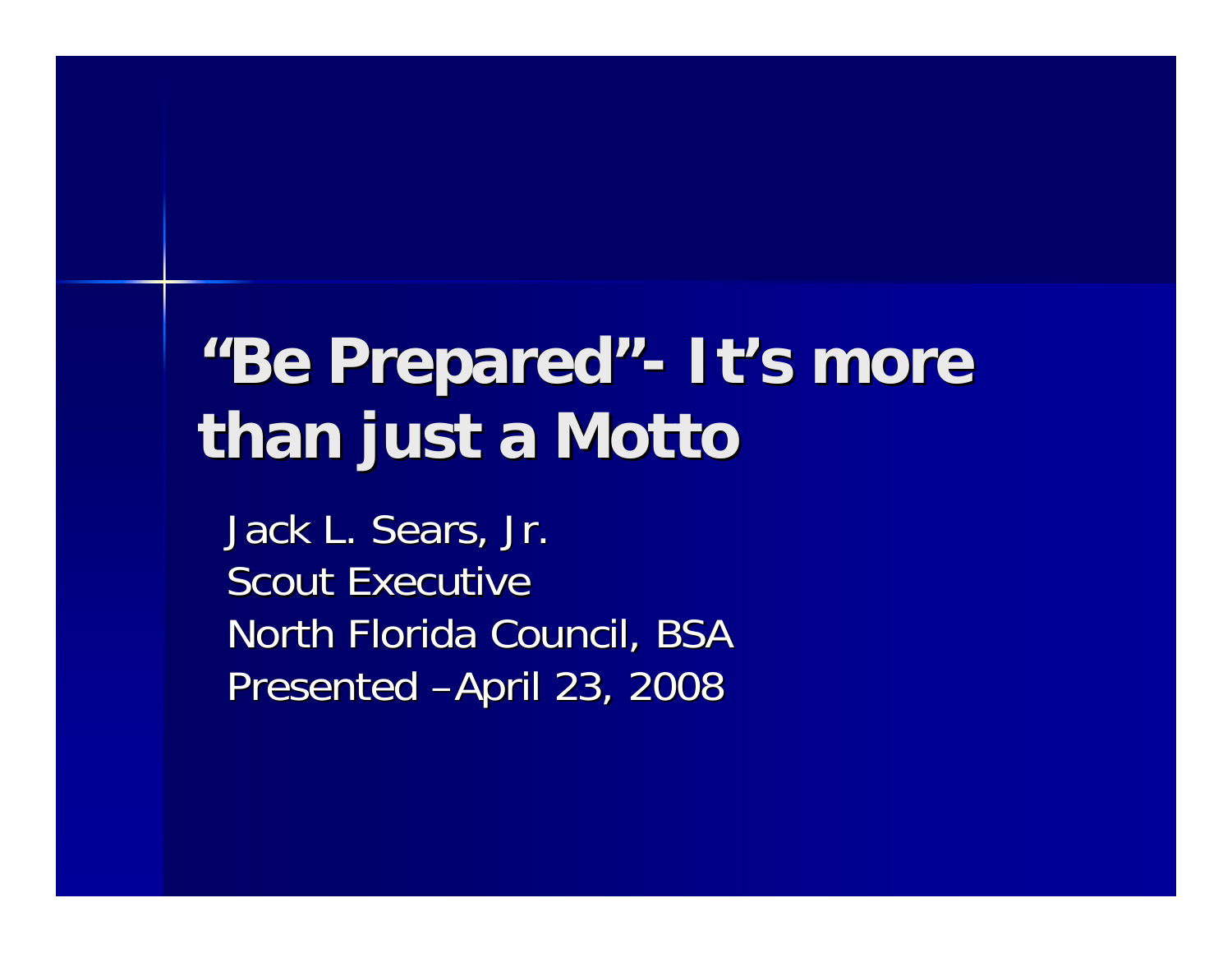# **Six Critical Elements of Healthy Youth Development**

- **Strong personal values and character**
- **Positive sense of worth and usefulness**
- **Mentoring** -- caring and nurturing relationships with parents, other adults and peers
- $\blacksquare$  Academic - a desire to learn
- **Productive/creative use of time**
- **Social adeptness**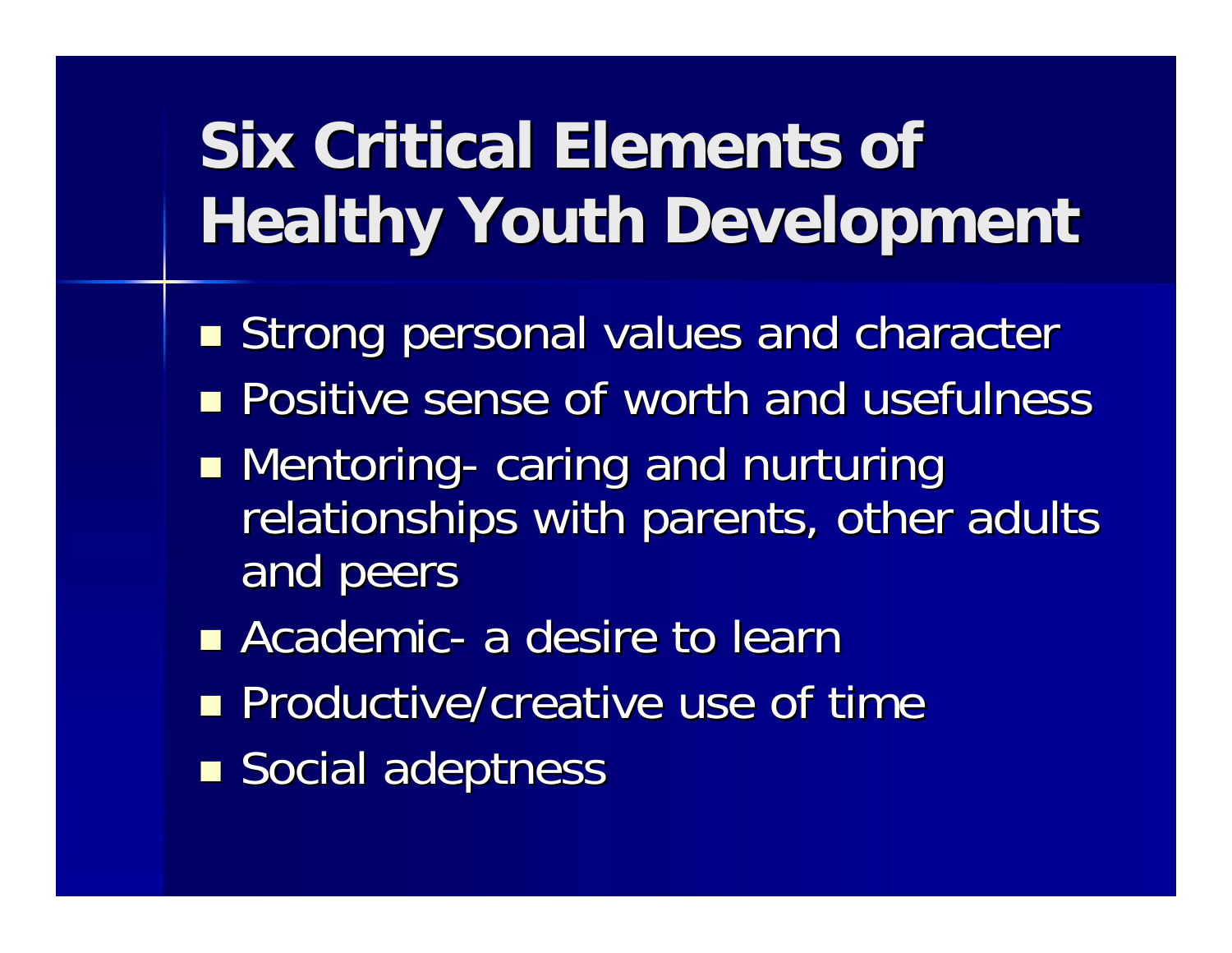# **Scouting is a "Values Transfer Program Transfer Program "**

- ■ Faith based engagement
- **Parent and youth engagement**
- **It's more than just an activity**  as our founder articulated some 100 years ago -- "It's a game with a purpose"
- **Rand Program costs** -- \$125 per youth per year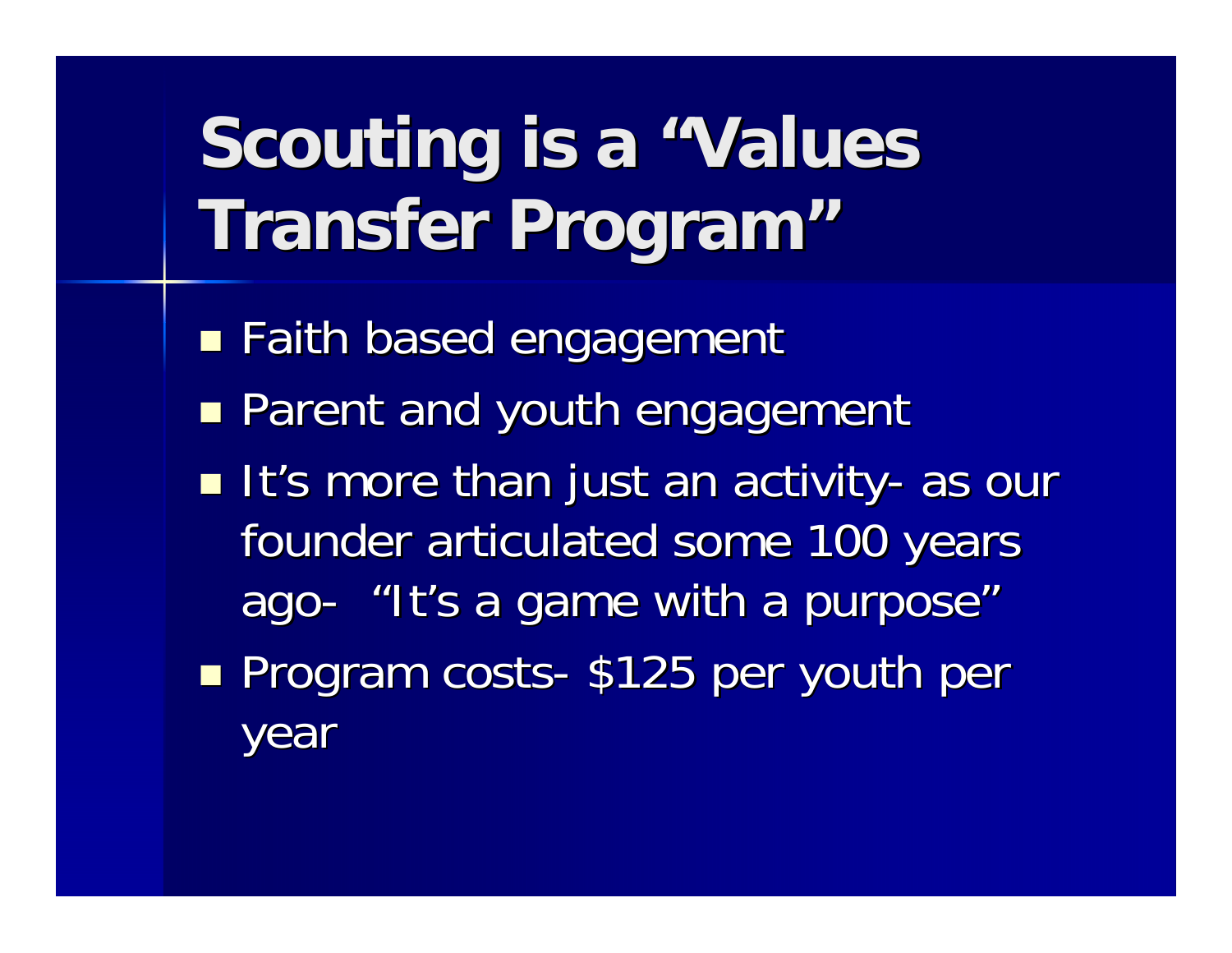#### **For Youth at Risk For Youth at Risk -- Special Resources are available Resources are available**

- Mohawk District - Scouting in Subsidized Housing communities
- Paid Staff - 11
- **u** Uniforms, handbooks, camp scholarships, field trips, outings & transportation, measurement & evaluatior
- Year-long program for \$1,000 a youth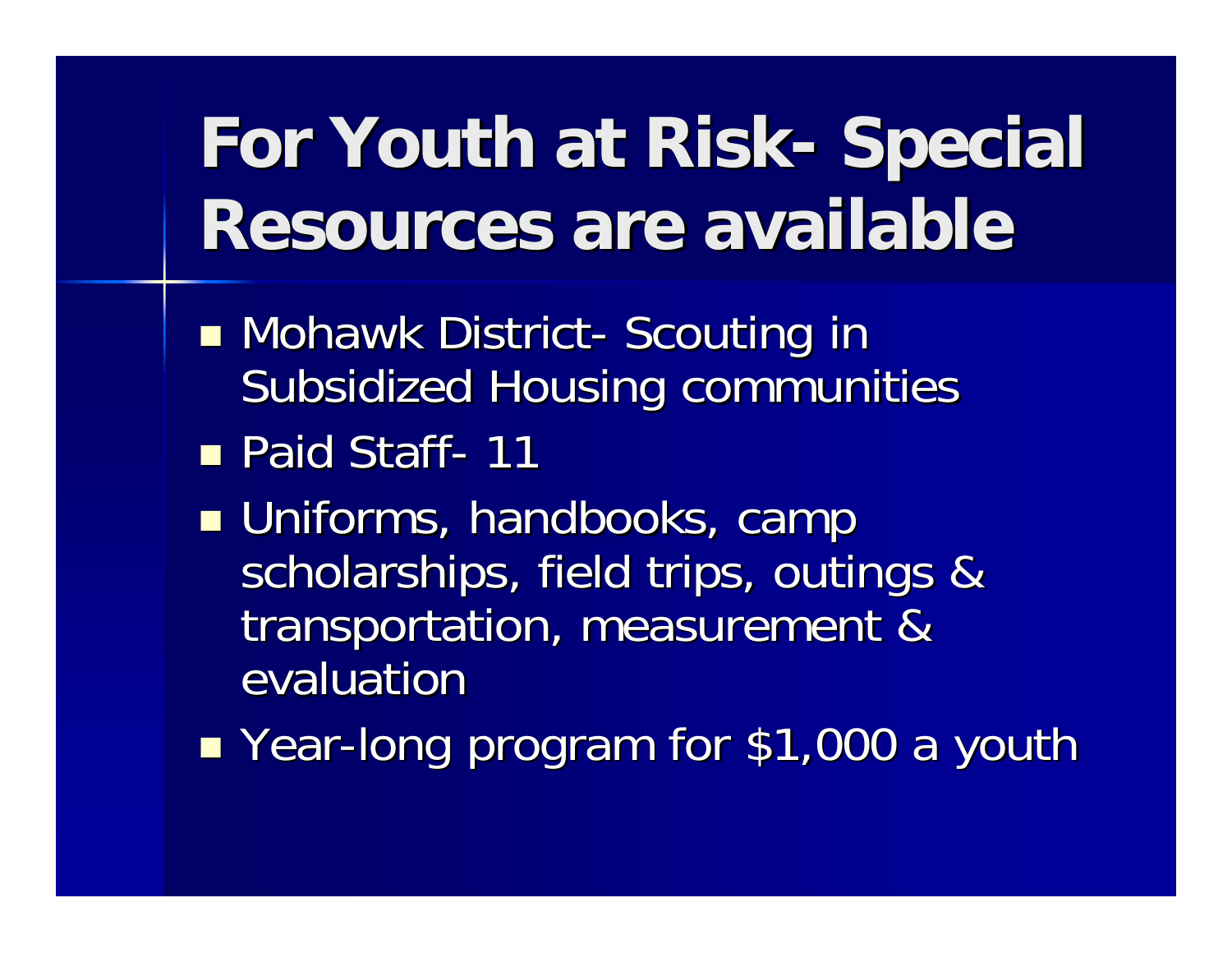# **North Florida Council has capacity to deliver capacity to deliver**

- ■ 42 paid staff
- 6,000 volunteers -- 17 counties (2,000 in Duval)
- ■ 309 Scout groups in Duval County
- $\blacksquare$  2 camping facilities
- **Transportation**
- $\blacksquare$  Training -- age appropriate, youth protection, multiple forums for delivery